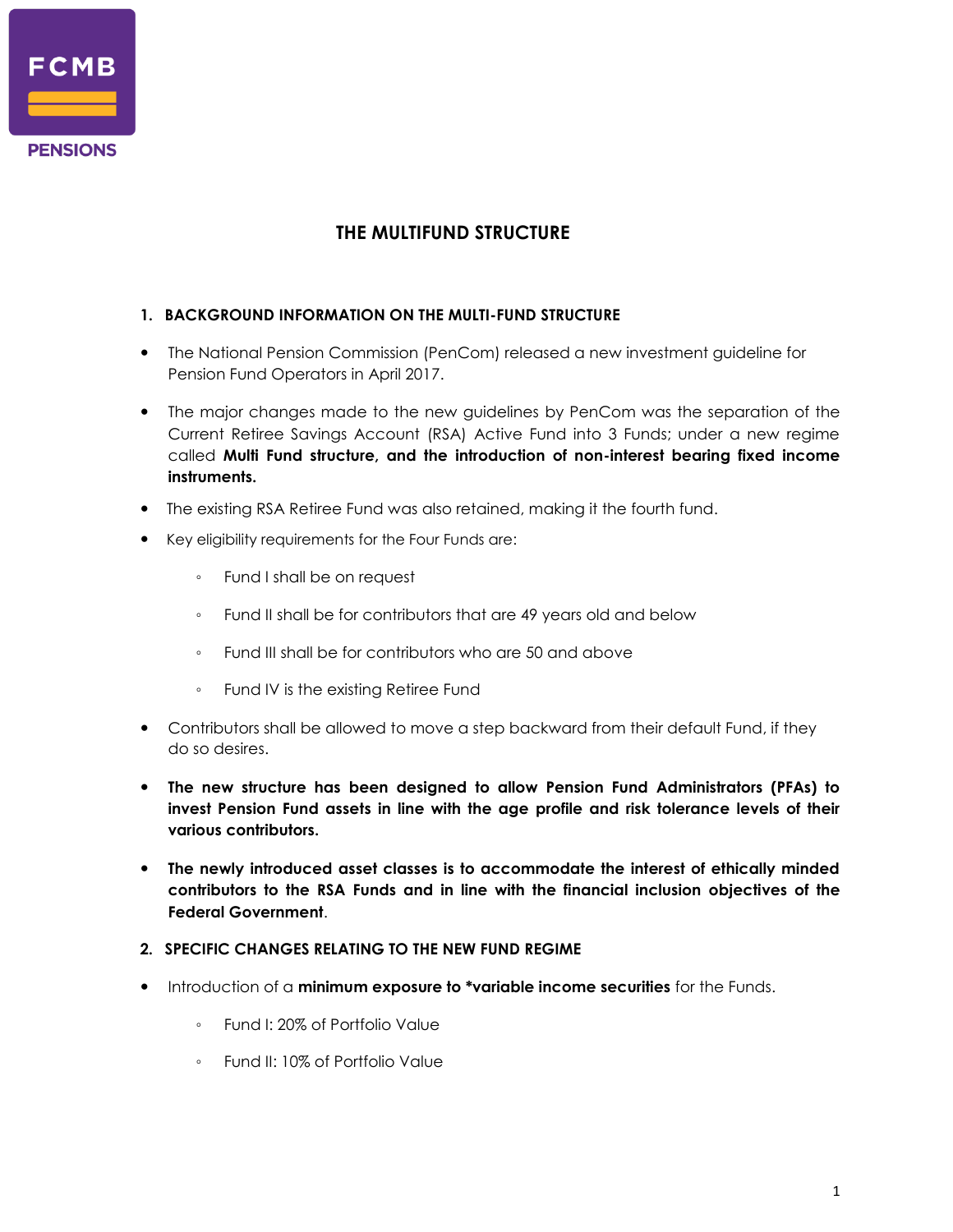- Fund III: 5% of Portfolio Value
- Fund IV: 0% of Portfolio Value
- Introduction of maximum exposure to variable income securities: The breakdown is shown below:
	- Fund I: 75% of Portfolio Value
	- Fund II: 55% of Portfolio Value
	- Fund III: 20% of Portfolio Value
	- Fund IV: 10% of Portfolio Value

\*Variable income securities are financial instruments that their returns are not fixed. Their returns is subject to movements in the market price of such assets. According to the new regulation, they are: Ordinary shares, open and closed ended funds (mutual funds), Real Estate Investment Trusts (REITs), infrastructure funds and private equity funds.

- Introduction of new global limits for the various asset classes per Fund. Most of the old global limits were retained under Fund III & Fund IV.
- **•** The **Retiree Fund** as is currently constituted is in compliant with the new global limits.
- Fund I & Fund II shall each have a minimum of 2.5% of pension fund assets under management in alternative assets namely **Infrastructure Funds, Private Equity and Real Estate (Housing)**.
- However, it is not clear yet how investment in Real Estate will be invested as the amended RIPFA did not clearly list housing as an asset class (Though, REITs are stated as a type of variable income instruments).
- The existing RSA Active Fund is largely expected to transform to Fund II (i.e. Default Fund) from where existing assets shall be transferred to Fund I & III.
- Switch between Fund types allowed once in 12 months without fees. Additional switches in a year shall attract a fee.

| Please see the summary of the key changes in the new regulation in the table below: |  |  |
|-------------------------------------------------------------------------------------|--|--|
|-------------------------------------------------------------------------------------|--|--|

| S/N         | <b>DESCRIPTION</b> | <b>AGE BRACKET</b> | <b>VARIABLE INV. SEC.</b><br>(MIN & MAX) |            |            | <b>ALTERNATIVE</b><br><b>ASSETS ALLOWED</b><br>(MIN) | <b>COMMENTS</b>                        |
|-------------|--------------------|--------------------|------------------------------------------|------------|------------|------------------------------------------------------|----------------------------------------|
|             |                    |                    |                                          | <b>MIN</b> | <b>MAX</b> |                                                      |                                        |
|             | <b>FUND I</b>      | $<$ 49 YEARS       | <b>YES</b>                               | 20%        | 75%        | YES/2.5%                                             | N/A                                    |
| $\mathbf 2$ | <b>FUND II</b>     | $\leq$ 49 YEARS    | YES                                      | 10%        | 55%        | YES/2.5%                                             | <b>CAN TRANSIT TO</b><br><b>FUND I</b> |
| 3           | <b>FUND III</b>    | $>$ 50 YEARS       | YES                                      | 5%         | 20%        | N/A                                                  | CAN TRANSIT TO<br><b>FUND II</b>       |